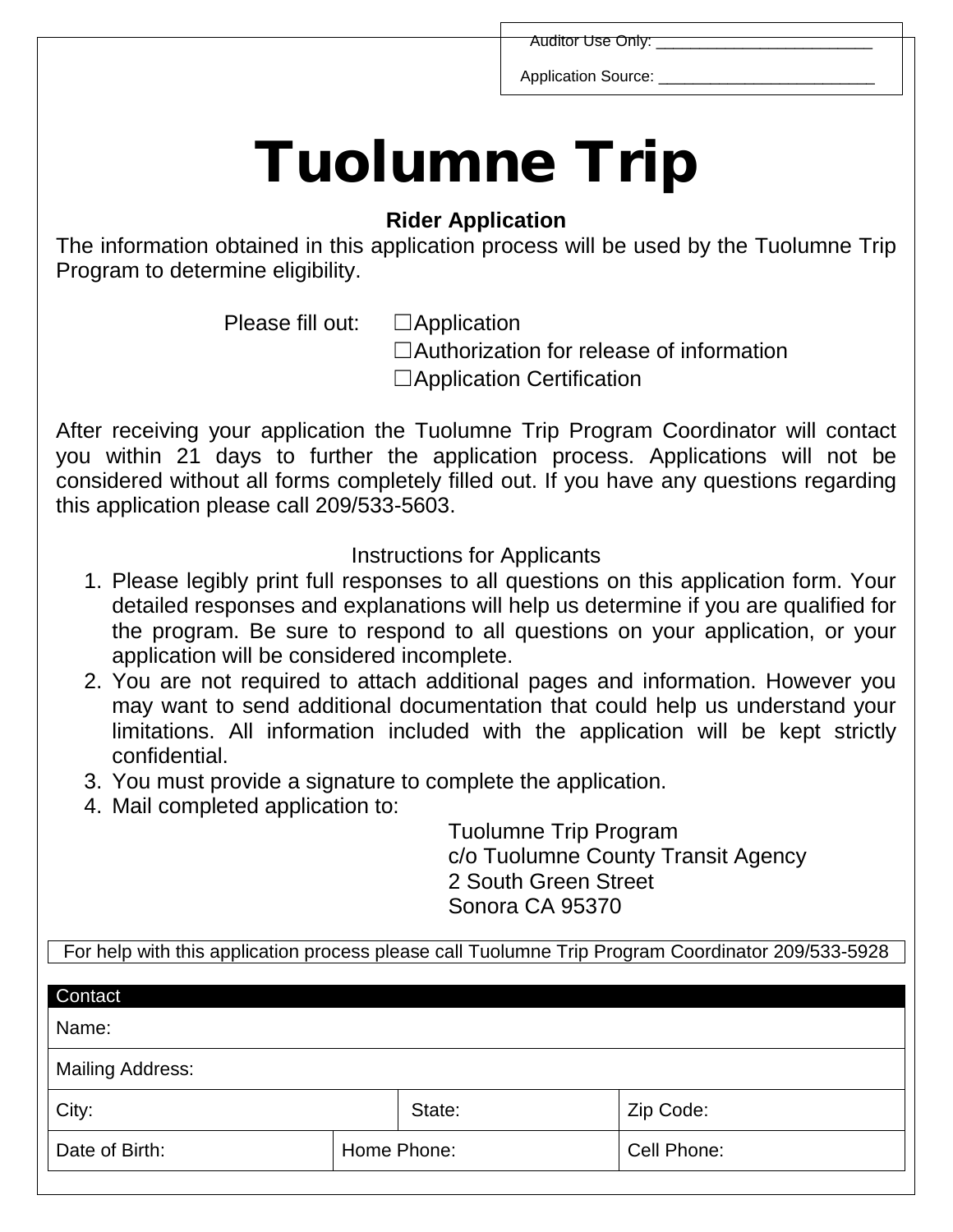| <b>Mailing Address:</b>                                                                                                                                                                                                                                             |                                                                                                                                                                                                          |                                    |  |  |
|---------------------------------------------------------------------------------------------------------------------------------------------------------------------------------------------------------------------------------------------------------------------|----------------------------------------------------------------------------------------------------------------------------------------------------------------------------------------------------------|------------------------------------|--|--|
| City:                                                                                                                                                                                                                                                               | State:                                                                                                                                                                                                   | Zip Code:                          |  |  |
|                                                                                                                                                                                                                                                                     |                                                                                                                                                                                                          |                                    |  |  |
| Do you live: $\Box$ Alone $\Box$ With Family $\Box$ Care Home                                                                                                                                                                                                       |                                                                                                                                                                                                          |                                    |  |  |
|                                                                                                                                                                                                                                                                     | Do you have In Home Support Service (IHSS) caregiver: $\Box$ Yes $\Box$ No                                                                                                                               |                                    |  |  |
|                                                                                                                                                                                                                                                                     | If yes, does the IHSS caregiver provide transportation services: $\Box$ Yes $\Box$ No                                                                                                                    |                                    |  |  |
| Do you own a motor vehicle: $\Box$ Yes $\Box$ No                                                                                                                                                                                                                    |                                                                                                                                                                                                          |                                    |  |  |
| Are you able to drive: $\Box$ Yes $\Box$ No                                                                                                                                                                                                                         |                                                                                                                                                                                                          |                                    |  |  |
| If Yes, California Driver's License Number: _______________                                                                                                                                                                                                         |                                                                                                                                                                                                          |                                    |  |  |
| Are you a Veteran: $\Box$ Yes $\Box$ No $\Box$ Decline to state                                                                                                                                                                                                     |                                                                                                                                                                                                          |                                    |  |  |
| <b>Description of Heath</b>                                                                                                                                                                                                                                         |                                                                                                                                                                                                          |                                    |  |  |
| Do you have a disability: $\Box$ Yes $\Box$ No                                                                                                                                                                                                                      |                                                                                                                                                                                                          |                                    |  |  |
|                                                                                                                                                                                                                                                                     | Do you have a mobility aid (check all that apply): $\Box$ Manual Wheelchair $\Box$ Electric wheelchair                                                                                                   |                                    |  |  |
|                                                                                                                                                                                                                                                                     | $\Box$ Oxygen Tank $\Box$ Cane $\Box$ Power Scooter $\Box$ Service Animal $\Box$ Walker $\Box$ Other                                                                                                     |                                    |  |  |
| Briefly describe how your health effects your daily mobility:                                                                                                                                                                                                       |                                                                                                                                                                                                          |                                    |  |  |
| <b>Travel Information</b>                                                                                                                                                                                                                                           |                                                                                                                                                                                                          |                                    |  |  |
| □Medical Office<br>Why do you most often travel (check all that apply) $\Box$ Religious activities<br>$\Box$ Hospital $\Box$ Social Activities $\Box$ Family $\Box$ Grocery $\Box$ Dialysis $\Box$ Pharmacy $\Box$ Senior Center<br>Out of Tuolumne County medical: |                                                                                                                                                                                                          |                                    |  |  |
|                                                                                                                                                                                                                                                                     | How many trips did you take last week: $\Box$ Less than 1 $\Box$ 1 trip                                                                                                                                  | $\Box$ 2 trips<br>$\Box$ 3 or more |  |  |
|                                                                                                                                                                                                                                                                     | What methods of transportation did you use most often for your trip: $\Box$ Drove a car<br>$\Box$ Friend, Neighbor, Caregiver Drove $\Box$ Family member drove a car $\Box$ Other van service $\Box$ Bus | $\Box$ Taxi                        |  |  |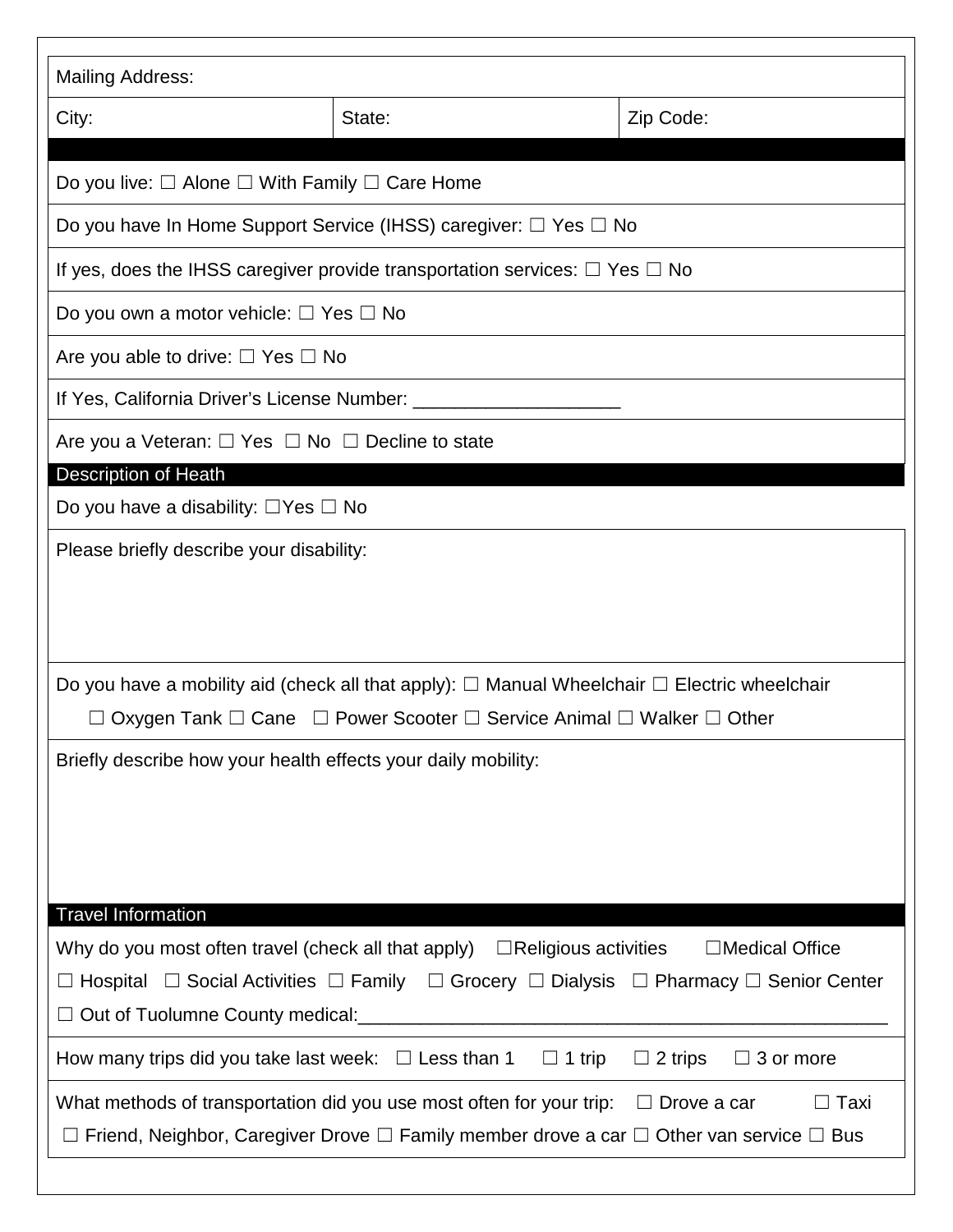| $\Box$ No Family Help $\Box$ No friend help<br>$\Box$ Other | What most influences the method of transportation used: $\Box$ Availability $\Box$ Cost $\Box$ Convenience |
|-------------------------------------------------------------|------------------------------------------------------------------------------------------------------------|
| Do you plan on using Tuolumne Trip:                         | $\Box$ Permanently<br>Temporary                                                                            |
| <b>Financial Information:</b>                               |                                                                                                            |
| destinations? $\Box$ Yes $\Box$ No                          | Do you have any financial constraints that limit your ability to access travel to your desired             |
| If yes, please describe:                                    |                                                                                                            |
|                                                             |                                                                                                            |
|                                                             |                                                                                                            |
|                                                             |                                                                                                            |
| Which best represents your monthly income:                  | $\Box$ \$3000.00 or less per month                                                                         |
|                                                             | $\Box$ \$2000.00 or less per month                                                                         |
|                                                             | $\Box$ \$1000.00 or less per month                                                                         |
|                                                             | Other                                                                                                      |

## Application Certification

I certify that the information on this application is true and correct. I understand that knowingly falsifying the information will result in denial of service. I understand that all information will be kept confidential, and only the information required to provide the service requested will be disclosed to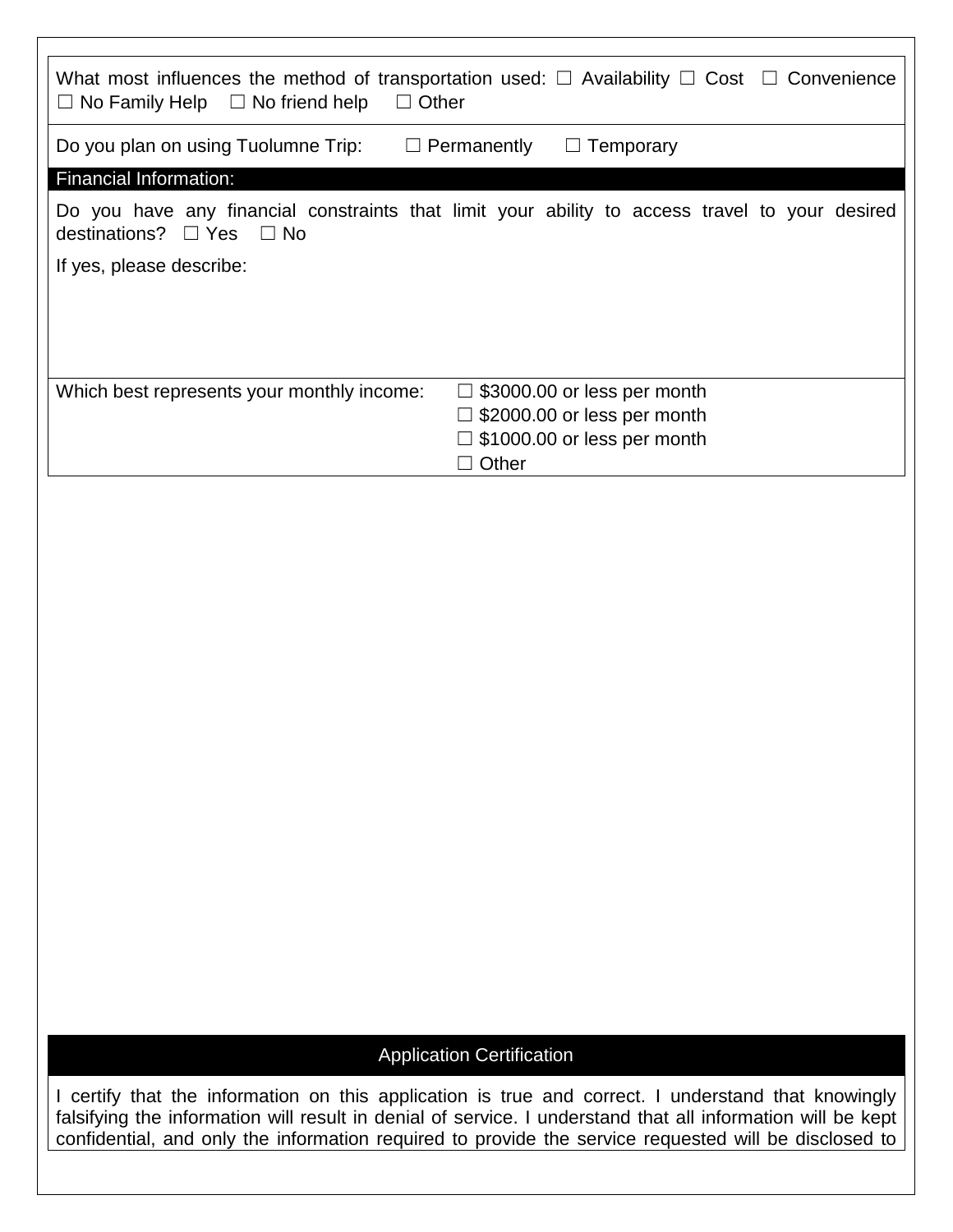| those who perform the services.                                     |        |  |  |  |
|---------------------------------------------------------------------|--------|--|--|--|
| <b>Print Name:</b>                                                  |        |  |  |  |
| <b>Applicants Signature:</b>                                        | Date:  |  |  |  |
| Did someone help you fill out this form:<br>$\Box$ Yes<br>$\Box$ No |        |  |  |  |
| If Yes, Name:                                                       | Phone: |  |  |  |
| Relationship:                                                       |        |  |  |  |

## Authorization to Release Medical Information

I hereby authorize the information that was provided on this application is true and correct. I understand that knowingly falsifying the medical information given will result in denial of service. I understand that the information given will be kept confidential, and on the information required to provide service will be disclosed.